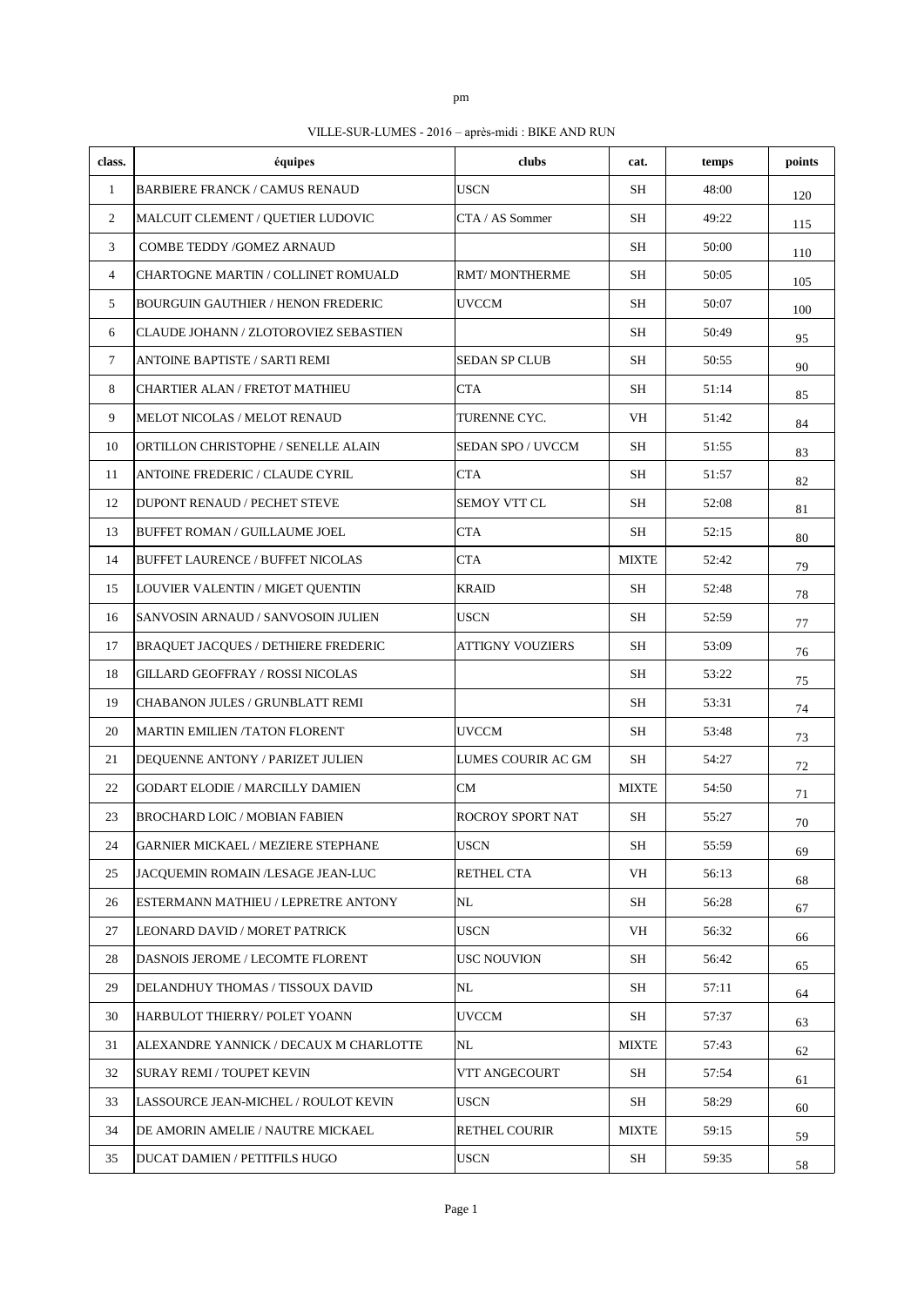| 36 | ANTOINE CHRISTOPHE / ARNOULD CHRISTOPHE    | MAWHOT                     | SН                     | 59:53    | 57 |
|----|--------------------------------------------|----------------------------|------------------------|----------|----|
| 37 | <b>MAURICE CLAIRE / MORGEON VANESSA</b>    | <b>CTA</b>                 | <b>SF</b>              | 59:54    | 56 |
| 38 | GRUYER ROMUALD / RAGUET LAETITIA           | FJEP ATTIGNY               | <b>MIXTE</b>           | 01:00:10 | 55 |
| 39 | LADURELLE CEDRIC / VAGNER JEROME           | MOUZON RUN                 | VH                     | 01:00:37 | 54 |
| 40 | <b>MALLET CLEMENT / NOBEL REMY</b>         | ROUVROY GRAC               | SH                     |          | 53 |
| 41 | DEREMETZ DOIRIAN /DEREMETZ PATRICE         | AS VERDUN                  | SH                     | 01:00:48 | 52 |
| 42 | FRICOTTEAU FRANCK / GOUVENEAUX BENOIT      | <b>SEDAN SPRINT COURIR</b> | VH                     | 01:01:00 | 51 |
| 43 | HOUSSIAUX VIVIAN /VINCENT MATHIEU          | VSCN                       | SН                     | 01:01:12 | 50 |
| 44 | <b>GIRAUDO GUILLAUME / ROUPSY HUGO</b>     | VC VOUZIERS                | SН                     | 01:01:12 | 49 |
| 45 | <b>GRAJEZYL THOMAS / LEBUSSIS QUENTIN</b>  | NL                         | SH                     | 01:01:24 | 48 |
| 46 | <b>GILLET ARNAUD / MARCHAND SEBASTIEN</b>  | <b>UVCCM</b>               | SH                     | 01:01:59 | 47 |
| 47 | BUFFET GERALD / SENELLE JEAN CLAUDE        | <b>CTA</b>                 | VH                     | 01:02:13 | 46 |
| 48 | DUCHENE SEBASTIEN / SAUVIGNON ALAIN        |                            | SH                     | 01:02:17 | 45 |
| 49 | PETITQUEU SEBASTIEN /TUBELLO M CHARLOTTE   | <b>USCN</b>                | $\operatorname{MIXTE}$ | 01:02:36 | 44 |
| 50 | MATHIEU LIONEL / PETITPAS CHRISTOPHE       | KRED                       | VH                     | 01:02:40 | 43 |
| 51 | LEDOUX ALEXIS / NAVAUX ADRIEN              |                            | SH                     | 01:02:50 | 42 |
| 52 | <b>BOURDINIERE AURELIEN / MOREL MAGALY</b> | USCN                       | <b>MIXTE</b>           | 01:02:56 | 41 |
| 53 | LEGRAND JULIEN / LEGRAND MARINA            | NL                         | <b>MIXTE</b>           | 01:03:15 | 40 |
| 54 | DELANGE ALAN / DELANGE DORIAN              |                            | JM                     | 01:03:21 | 39 |
| 55 | DETREY ERIC / DETREY PHILIPPE              | NL                         | VH                     | 01:03:50 | 38 |
| 56 | MAHIEU CHARLOTTE / NEYROUD THOMAS          | USCN                       | <b>MIXTE</b>           | 01:04:04 | 37 |
| 57 | <b>SALLE GILLES / SALLE LUCIE</b>          | <b>CTA</b>                 | <b>MIXTE</b>           | 01:04:11 | 36 |
| 58 | SINDIC CORINNE / SINDIC DAMIEN             | <b>CTA</b>                 | <b>MIXTE</b>           | 01:04:53 | 35 |
| 59 | <b>MARTINS AXEL / MARTINS DELPHINE</b>     | CMA                        | <b>MIXTE</b>           | 01:05:16 | 34 |
| 60 | <b>GOUSSARD JENNIFER / MEDINA OPHELIE</b>  | NL                         | SF                     | 01:05:20 | 33 |
| 61 | <b>BERGER PATRICE / GRENIER NICOLAS</b>    | <b>CTA</b>                 | VH                     | 01:05:40 | 32 |
| 62 | DEREMETZ ELEA / LOISEAU DAMIEN             | VERDUN                     | <b>MIXTE</b>           | 01:05:41 | 31 |
| 63 | PIERRARD YANNICK / SACRE STEVE             | LUMES COURIR AC GM         | SH                     | 01:05:56 | 30 |
| 64 | <b>GODART LAURENCE / GUYOT M HELENE</b>    |                            | VF                     | 01:06:13 | 29 |
| 65 | CORNET AUDREY / GIRARDO MAGALIE            | <b>USCN</b>                | SF                     | 01:06:34 | 28 |
| 66 | ARANDIA ANDALENN / COQUERET JULIETTE       | FUMAY TST                  | JF                     | 01:06:57 | 27 |
| 67 | BINET LUDIVINE / SAINTOURENS ALICE         | ROCROY                     | SF                     | 01:07:05 | 26 |
| 68 | DELANNOY NICOLAS / LANCIAUX NICOLAS        | NL                         | VH                     | 01:07:17 | 25 |
| 69 | BECHE LAURENT / FRISCHE YOHAN              | HABITAT 08                 | VH                     | 01:07:21 | 24 |
| 70 | GUILLIN JIMMY / GUILLIN LAETITIA           |                            | <b>MIXTE</b>           | 01:07:24 | 23 |
| 71 | FRAITURE ERIC / ROUSSEL JEAN-MARC          |                            | VH                     | 01:07:58 | 22 |
| 72 | CARDES THIERRY / STEPHAN LAURENCE          | VOUZIERS                   | <b>MIXTE</b>           | 01:08:22 | 21 |